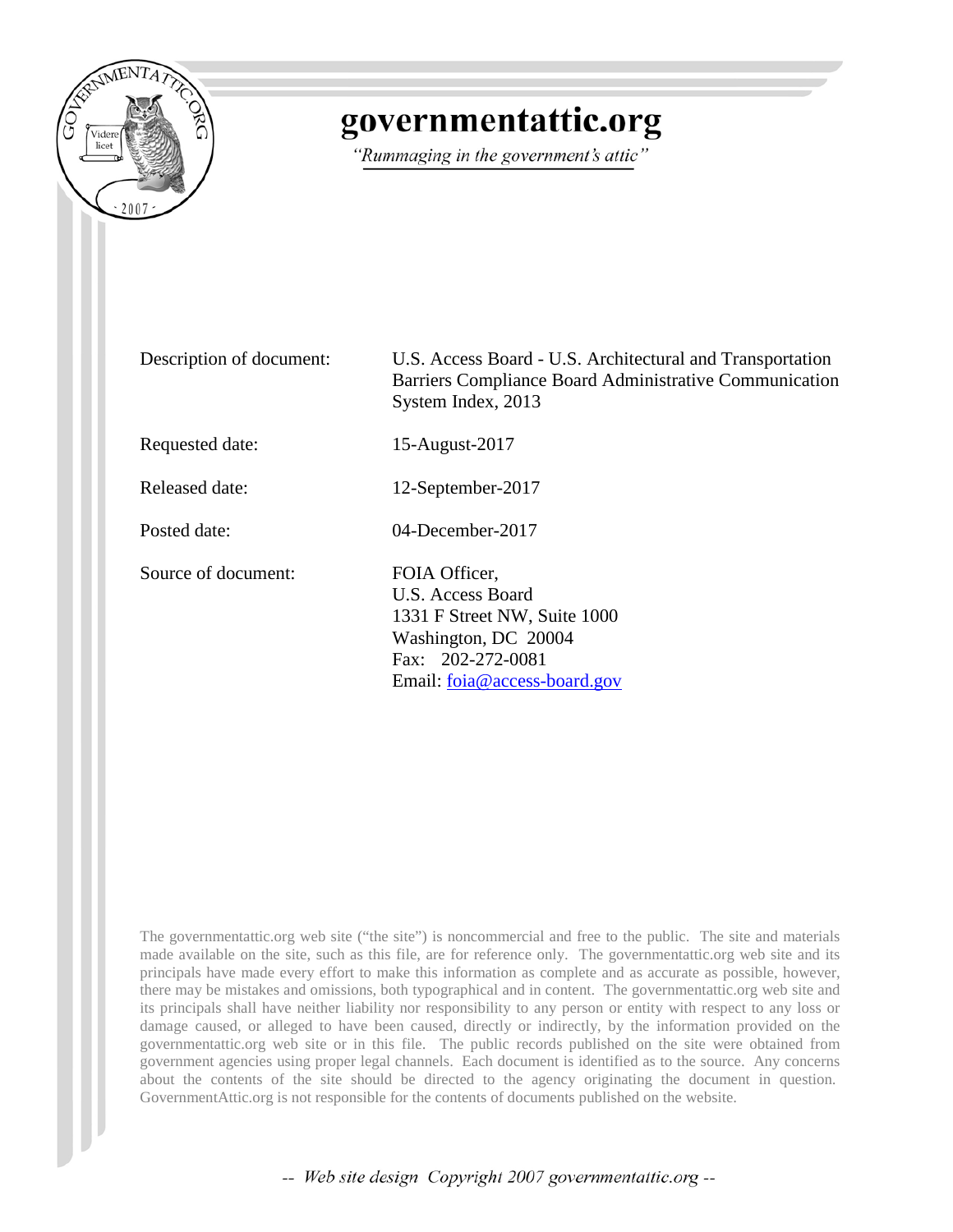

1331 **F** Street, NW

# **UNITED STATES ACCESS BOARD**

#### BY ELECTRONIC MAIL

September 12, 2017

*Re: FOIA Request for listings of Access Board Directives, Issuances, SOPs, and Handbooks (FOIA #2017-17)* 

This letter responds to your email (dated August 15, 2017) to the U.S. Access Board (Access Board) under the Freedom of Information Act (FOIA) that requests copies of the listing of Access Board Directives, Administrative Issuances, Standard Operating Procedures, and Handbooks and Manuals.

Please find attached a copy of the table of contents for our Administrative Communication System. Additionally, the Access Board website contains a list of policies which are available online. Please see https://www.accessboard.gov/the-board/policies. We have no other documents responsive to your request.

Please let me know if you have any questions regarding this response to your FOIA request. You may contact me at marsha1l@access-board.gov or (202) 272-0043 if you require further assistance or wish to discuss any aspect of your request.

If you are not satisfied with the Access Board's response to your FOIA request, you may file an administrative appeal. Your appeal must be in writing and postmarked or electronically transmitted within 90 days of the date of this letter. Appeals may be submitted by email to foia@access-board.gov or sent to the following mailing address: Chief FOIA Officer, Office of the General Counsel, U.S. Access Board, 1331 F Street, NW, Suite 1000, Washington DC 20004.

#### **Voice**  202-272-0080

Suite 1000 Washington, DC 20004-1111

**TTY**  202-272-0082

**Fax** 

202-272-0081

**Web**  www.access-board.gov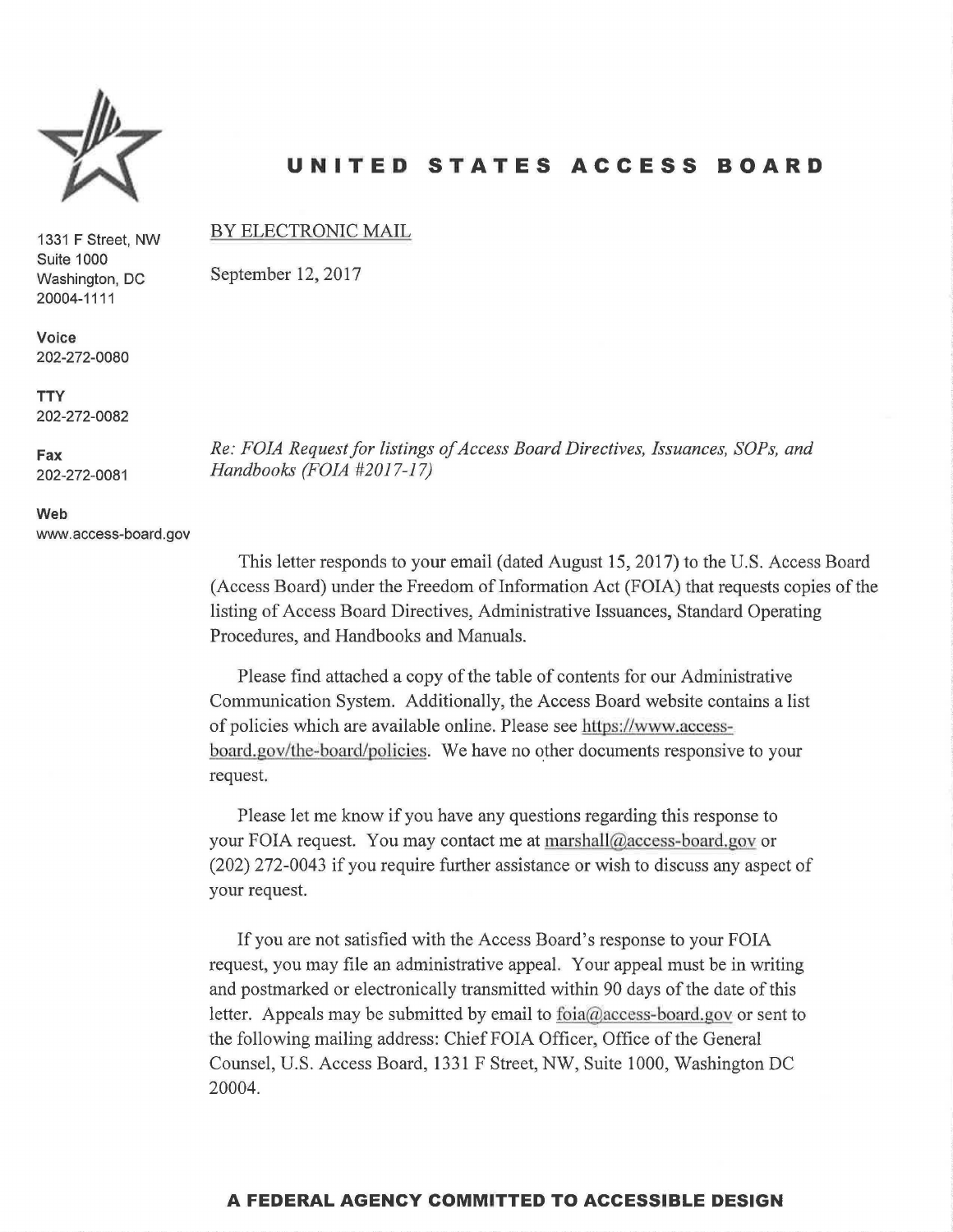Additionally, you may wish to contact the Office of Government Information Services (OGIS) at the National Archives and Records Administration to inquire about the FOIA mediation services they offer. OGIS may be contacted by mail (Office of Government Information Services, National Archives and Records Administration, 8601 Adelphi Road-OGIS, College Park, Maryland 20740-6001), email (ogis@nara.gov), or telephone ((202) 741-5770 and (877) 684-6448).

Sincerely,

Wenly *Della* 

Wendy Marshall FOIA Public Liaison/Attorney Advisor U.S. Access Board